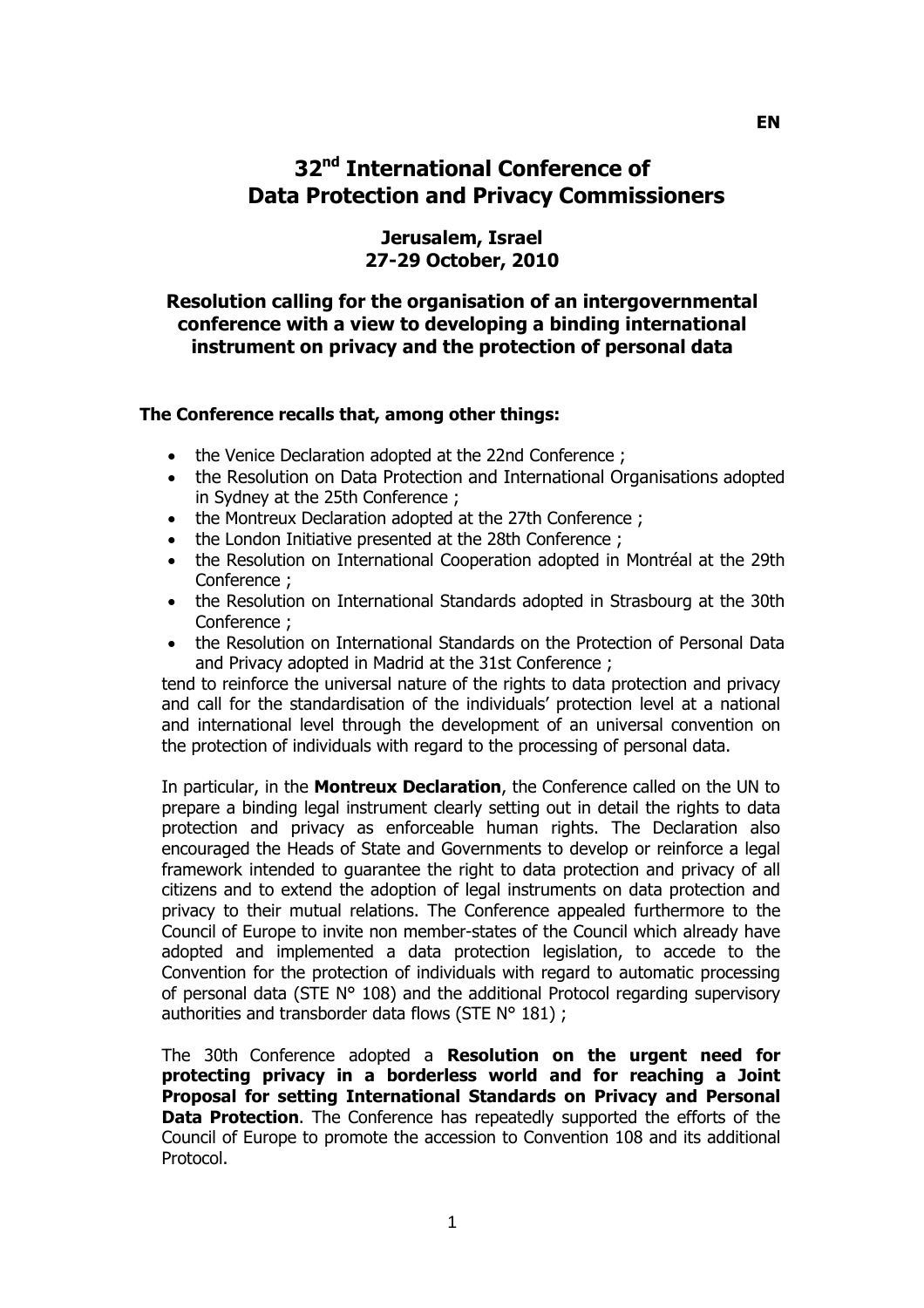Furthermore, the Conference created a working group, coordinated by the data protection authority from Spain, which presented to the 31st Conference a **Joint Proposal for a Draft of International Standards on the Protection of Privacy with regard to the processing of Personal Data**. This proposal was accepted at the 31st Conference and the data protection authorities organising the 31st and the 32nd Conferences were asked to coordinate a Promotion Group, responsible for circulating and promoting the **Joint Proposal** to relevant private entities, experts, national and international authorities as a basis for future work toward the development of a binding international convention; and to explore and account for other possibilities for using the Joint Proposition as a basis for developing understanding and international cooperation with regard to data protection and privacy.

#### **The Conference considers that:**

- The rights to data protection and privacy are fundamental right of every individual and are indispensable conditions in a democratic society to safeguard the respect for the fundamental rights of individuals, a free flow of information and an open market economy ;
- Considering the rapid increase in international processing and transfers of personal data and the increasing dependence of societies upon new technologies, the elaboration of international rules to guarantee in a uniform way the respect for data protection and privacy has become an absolute necessity ;
- In this respect, the actions carried out by different international organisations must be positively welcomed for the realisation of this goal. In particular and among others, the initiatives of the OECD, the European Union, the Council of Europe, APEC, UNESCO, the International Organisation of the Francophonie, the Economic Community of West African States (ECOWAS), the International Organisation for Standardisation (ISO) and the Internet Governance Forum should be welcomed. The work of data protection authorities' groupings such as the Iberian-American Data Protection Network (RIPD), the Association of French-Speaking Data Protection Authorities (AFAPDP), the Asia-Pacific Privacy Authorities Forum (APPA Forum) and the Global Privacy Enforcement Network (GPEN) should also be supported.
- Moreover, the **Joint Proposition** adopted in Madrid at the 31st Conference constitutes a first corpus of shared principles which was developed by the member authorities of the Conference and supported by experts from all over the world.
- The efforts and actions carried out by the Promotion Group have been essential to convey the urgent need for a global instrument for data protection, in particular to the national and international authorities.
- Despite these efforts, and although legislations on data protection have been adopted by States from all continents, sometimes referring explicitly to the **Madrid Resolution**, such as recently in Mexico, many disparities persist